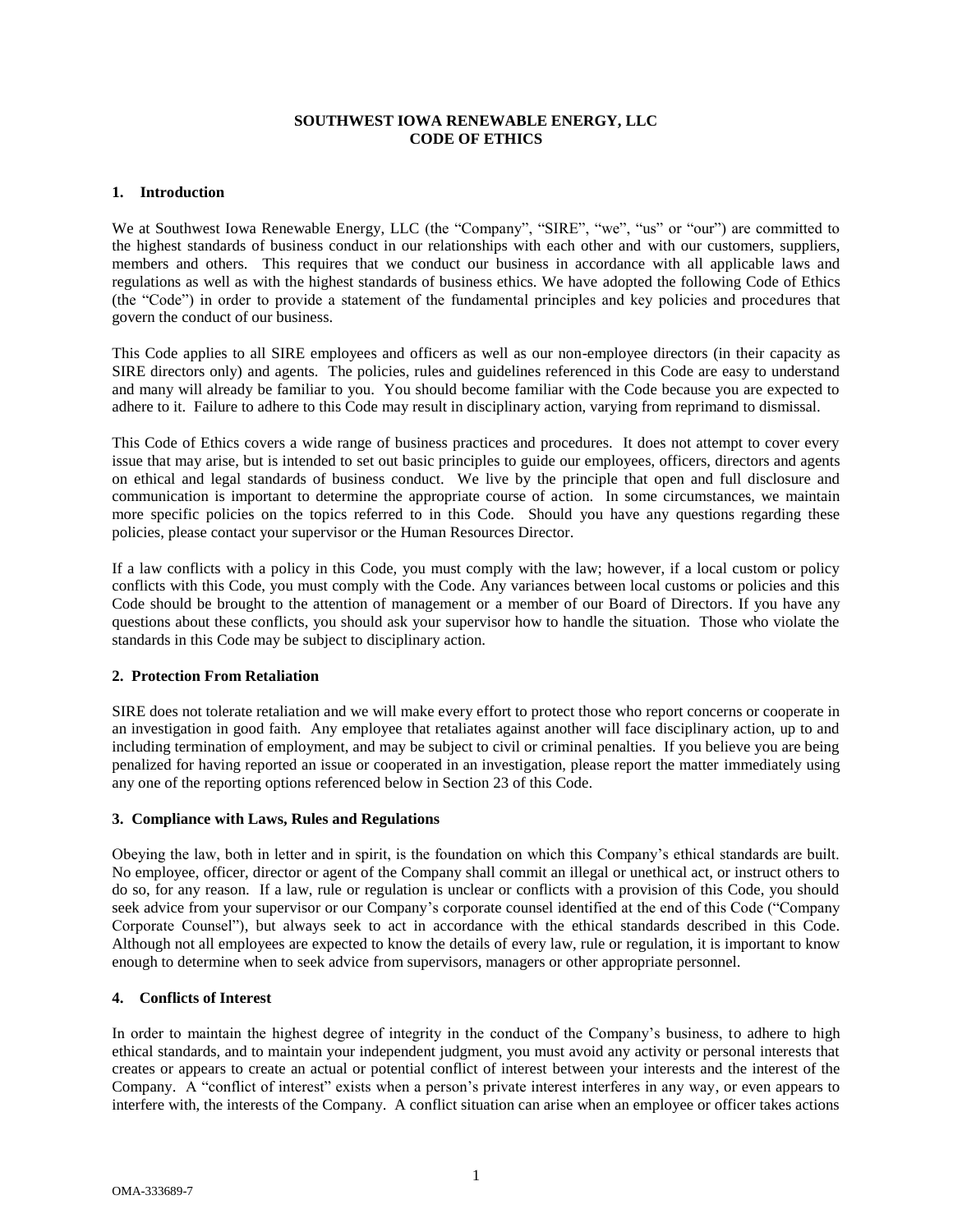or has interests that may make it difficult to perform his or her Company work objectively and effectively. Conflicts of interest may also arise when you, or members of your family, receive improper personal benefits as a result of your position in the Company. Loans to, or guarantees of obligations of, employees, officers or directors and their family members may create conflicts of interest.

It is almost always a conflict of interest for a Company employee or officer to work simultaneously for a competitor, customer or supplier. The best policy is to avoid any direct or indirect business connection with our customers, suppliers or competitors, except on our behalf. Conflicts of interest are prohibited as a matter of Company policy, except under guidelines approved under the Related Party Policy or by our Board of Directors.

Conflicts of interest may not always be clear-cut, so if you have a question, you should consult with senior management or Company Corporate Counsel. Anyone who believes a transaction, relationship or other circumstance creates a conflict or potential conflict should promptly report this concern to your supervisor, a more senior manager or other appropriate personnel or consult the procedures described below in Section 23 of this Code.

Notwithstanding anything contained herein to the contrary, any relationship, activity, contract, arrangement or other transaction that is considered pre-approved under the Related Party Policy or has previously been approved under the Related Party Policy or by the independent members of our Board of Directors, or is engaged in pursuant to any such pre-approved or approved relationship, activity, contract, arrangement or other transaction, shall not constitute a conflict of interest unless the nature or terms of such relationship, activity, contract, arrangement or other transaction has materially changed since the review and approval of the same under the Related Party Policy or by the independent members of the Board of Directors.

# **5. Corporate Opportunities**

You are prohibited from taking for yourself personally opportunities that are discovered through the use of corporate property, information or position without the consent of our Board of Directors. You may not use corporate property, information, or position for improper personal gain, and you may not compete with the Company directly or indirectly. You owe a duty to the Company to advance its legitimate interests when the opportunity to do so arises. Notwithstanding the foregoing, the Company recognizes that certain strategic partners operate within the same or similar industries as the Company and nothing contained herein shall restrict such strategic partners from operating their business operations in the ordinary course.

## **6. Competition and Fair Dealing**

We seek to outperform our competition fairly and honestly. We seek competitive advantages through superior performance, never through unethical or illegal business practices such as stealing proprietary information, possessing trade secret information that was obtained without the owner's consent or by inducing disclosure of this type of information by past or present employees of other companies. Each employee, officer and director should endeavor to respect the rights of and deal fairly with customers, suppliers, competitors, the public and one another at all times and in accordance with ethical business practices. You should not take unfair advantage of anyone through manipulation, concealment, abuse of privileged information, misrepresentation of material facts, or any other intentional unfair-dealing practice.

## **7. Business Entertainment and Gifts**

The purpose of business entertainment and gifts in a commercial setting is to create goodwill and sound working relationships, not to gain unfair advantage with suppliers and customers. Neither you, nor any of your family members, or any agent thereof, shall offer, give or accept any gift or entertainment unless it: (1) is not a cash gift, (2) is consistent with customary business practices, (3) is not excessive in value, (4) cannot be construed as a bribe or payoff and (5) does not violate any laws or regulations. All gifts or entertainment must also be: (a) given openly and directly, without any expectation of anything in return, (b) unsolicited, (c) not a regular occurrence, such as once a week or once a month, and (d) not accepted as part of or during a business negotiation. Please discuss with your supervisor any entertainment, gifts or proposed entertainment or gifts that you are not certain are appropriate. Even small gifts can create a conflict, so always use your best judgment and consider how accepting would appear to others.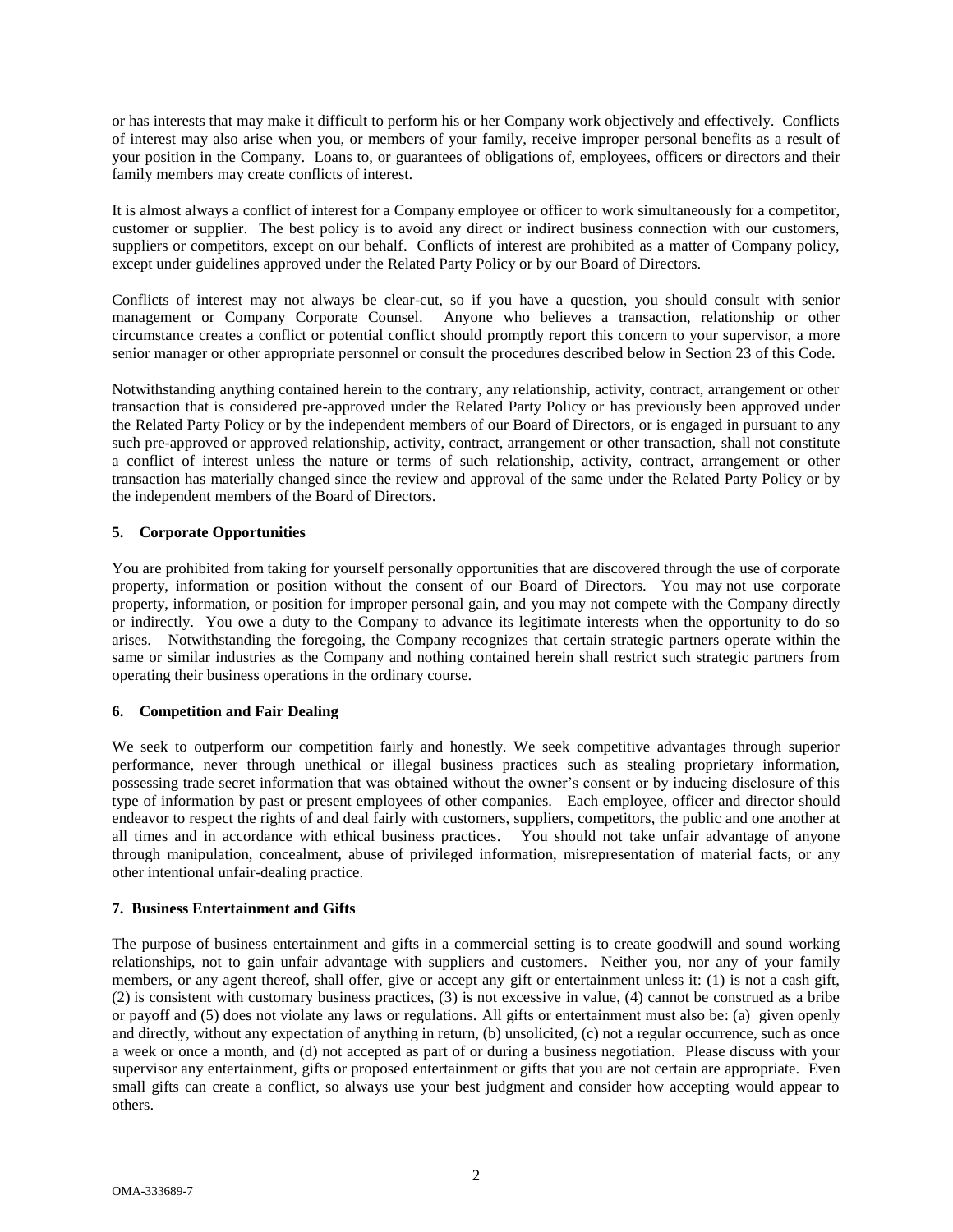#### **8. Public Reporting**

We are a company with securities registered with the Securities and Exchange Commission (the "SEC"), and as a result, we must file reports and other documents with the SEC. Also, we issue press releases and make other public statements that may include financial and other information about our business, financial condition and results of operations. We endeavor to make full, fair, accurate, timely and understandable disclosure in reports and documents we file with, or submit to, the SEC and in our press releases and public communications. We require cooperation and open communication with our internal and outside auditors. It is illegal to take any action to fraudulently influence, coerce, manipulate or mislead any internal or external auditors engaged in the performance of an audit of our financial statements.

The laws and regulations application to filings made with the SEC, including those applicable to accounting matters, are complex. While the ultimate responsibility for the information included in these reports rests with senior management, other employees participate in the preparation of these reports or provide information included in these reports. We maintain disclosure controls and procedures to ensure that the information included in the reports that we file or submit to the SEC is collected and communicated to senior management in order to permit timely disclosure of the required information. If you are requested to provided, review or certify information in connection with our disclosure controls and procedures, you must provide the requested information or otherwise respond in an accurate and timely manner. Moreover, even in the absence of a specific request, you should report to your supervisor or a more senior manager any information that you believe should be considered for disclosure in our reports to the SEC.

If you have questions or are uncertain as to how our disclosure controls and procedures may apply in a specific circumstances, promptly contact your supervisor or a more senior manager. We want you to ask questions and seek advice. Additional information regarding how to report your questions or concerns (including on a confidential, anonymous basis) is included below in Section 23 of this Code.

#### **9. Insider Trading**

Individuals who have access to confidential information, including "inside information" are not permitted to use or share that information for unit trading purposes or for any other purpose except the conduct of the Company's business. "Inside information" is also known as "material, non-public information" and it is confidential information that has not been publicly disclosed and that a reasonable investor would deem significant. Improperly disclosing inside information can result in serious financial, legal and reputational harm to the Company. Trading in Company units on the basis of inside information and "tipping" or providing "tips" to others who might make an investment decision to buy or sell Company units on the basis of this information is not only unethical but also illegal. If you have any questions concerning this, please consult the Company Corporate Counsel.

#### **10. Discrimination and Harassment**

Our most valuable asset is our talented and dedicated employees. The Company is committed to a work environment where each employee is treated fairly and with respect, and where every employee is given a chance to succeed. We are firmly committed to providing equal opportunity in all aspects of employment and we will not tolerate any illegal discrimination or harassment or any kind. Harassment can take many forms, including physical actions, written or spoken comments, videos or pictures and innuendo. Derogatory comments based on racial or ethnic characteristics, unwelcome sexual advances and similar behavior are prohibited.

## **11. Health and Safety**

The Company strives to provide each employee and officer with a safe and healthy work environment. You each have a responsibility for maintaining a safe and healthy workplace by following safety and health rules and practices and reporting accidents, injuries, unsafe equipment, practices or conditions or other violations or potential violations of applicable health and safety standards to your supervisor, a more senior manager or the Human Resources Director.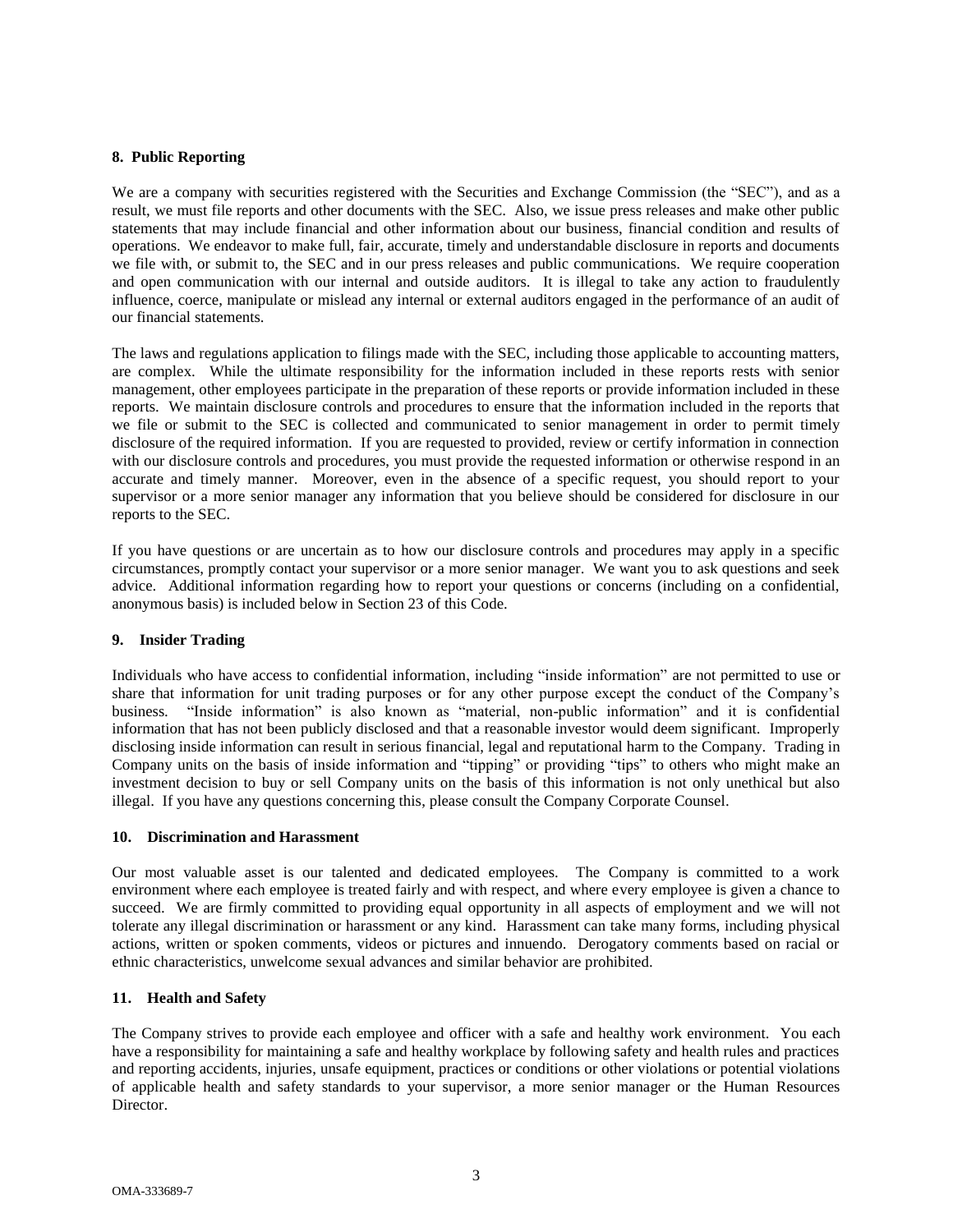Violence and threatening behavior are not permitted. Anyone who engages in this kind of conduct or brings threatening materials or objects into the workplace will be subject to disciplinary action. We will not tolerate the use, possession or distribution of illegal drugs or alcohol in the workplace or the illegal use of prescription drugs. You should report to work in condition to perform their duties, free from the influence of illegal drugs or alcohol.

To maintain the Company's valuable reputation, compliance with our quality processes and safety requirements is essential. In the context of ethics, quality requires that our products be designed to meet our obligations. All operations must be conducted in accordance with all applicable regulations. Compliance with all regulations and laws of governing or regulatory agencies should be given priority over the opportunity to profit or gain competitive advantage.

## **12. Environmental Management and Compliance**

A number of environmental laws, standards, requirements and policies apply to our business operations, practices and products. We have a responsibility to understand and follow these requirements, including: (1) conserving energy, water, raw materials and other natural resources, (2) managing materials and wastes properly, and (3) complying with environmental permits and health and safety requirements. We support a precautionary approach to the materials used in our products and strive to reduce and minimize the use of hazardous materials and the environmental impact of our operations. We expect our suppliers and others to comply also with all applicable environmental, health and safety laws and standards in their operations.

## **13. Record-Keeping**

The Company requires honest and accurate recording and reporting of information in order to make responsible business decisions. For example, only the true and actual number of hours worked should be reported. Any business expense accounts must be documented and recorded accurately. If you are not sure whether a certain expense is legitimate, ask your supervisor, a member of senior management or the Human Resources Director. Rules and guidelines are available from the Human Resources Director. All of the Company's books, records, accounts and financial statements must be maintained in reasonable detail, must appropriately reflect the Company's transactions and must conform both to applicable legal requirements and to the Company's system of internal controls. Unrecorded or "off the books" funds or assets should not be maintained.

Business records and communications often become public, and we should avoid exaggeration, derogatory remarks, guesswork, or inappropriate characterizations of people and companies that can be misunderstood. This applies equally to e-mail, internal memos, and formal reports. Records should always be retained or destroyed according to the Company's record retention policies. In accordance with those policies, in the event of litigation or governmental investigation, please consult Company Corporate Counsel.

## **14. Confidentiality**

The Company's confidential and proprietary information is one of our most valuable assets. Unauthorized use, disclosure or distribution of confidential information is prohibited and could also be illegal, resulting in civil or even criminal penalties. You must maintain the confidentiality of confidential information entrusted to you by the Company or its suppliers and customers, except when disclosure is explicitly authorized or required by laws or regulations or approved by senior management.

Confidential information includes proprietary information such as our trade secrets, trademarks, copyrights, marketing and service plans, sales forecasts, engineering and production ideas, designs, databases, records, employee information, unpublished financial data and reports, as well as all non-public information that might be of use to competitors, or harmful to the Company or its customers, if disclosed. Just as we protect our own confidential information, we respect the rights of other people and companies to protect their confidential information and trade secrets. Confidential information therefore also includes information that suppliers, customers and other business partners have entrusted to us on a confidential basis. You must not reveal any information to SIRE that other people or companies might reasonably consider either confidential or a trade secret without their permission. This also includes materials which belong to any of your former employers. You may also, under terms of an authorized non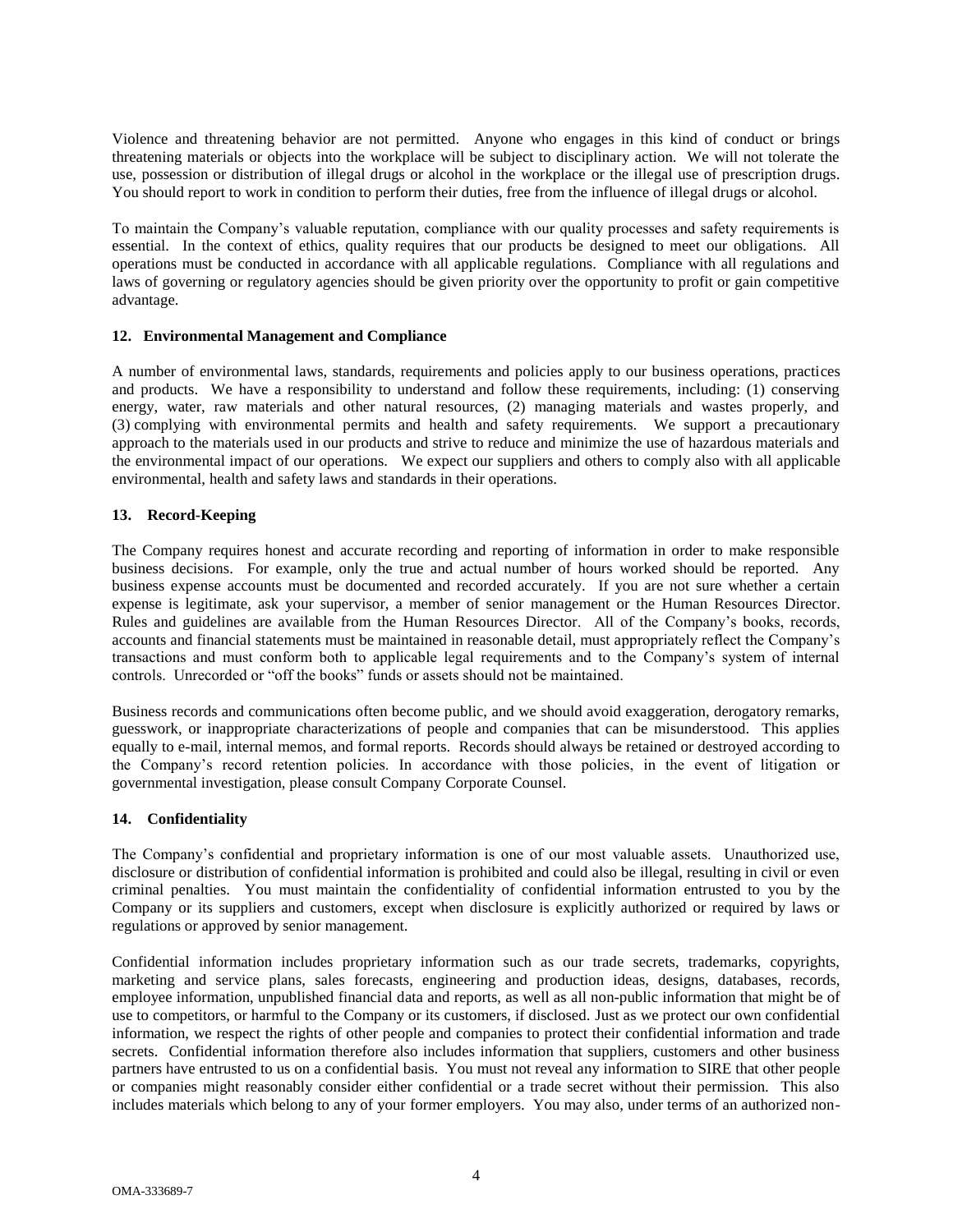disclosure or other agreement, become aware of another company's confidential information or trade secrets in the context of exploring a business relationship with that company. You must respect the proprietary nature of this information and not use or disclose it publicly without authorization.

Confidential information should not be shared on blogs, personal websites, bulletin boards or social networking sites. Confidential information may be inadvertently disclosed in casual or social conversations, or in an innocent post on a social networking site, and it is important to avoid such disclosures. In the event of any such disclosure, however, you should promptly notify your supervisor.

The obligation to preserve confidential information continues even after employment ends.

## **15. Protection and Proper Use of Company Assets**

You should endeavor to protect the Company's assets and ensure their efficient use. Theft, carelessness, and waste have a direct impact on the Company's profitability. Any suspected incident of fraud or theft should be immediately reported to your supervisor or a more senior manager for investigation. The obligation to protect the Company's assets includes its confidential and proprietary information.

The Company's technology assets are also important tools in conducting day-to-day business. Employees must understand that documents and communications stored or transmitted using the Company's technology resources are assumed to be business-related and employees do not have a recognized expectation of privacy as to such information, whether or not it is marked as "personal," "private" or "confidential." Company equipment should not be used for non-Company business, though incidental personal use may be permitted. While the Company permits limited personal use of Company technology resources, such personal use should not be excessive, illegal or interfere with your work. Personal items, messages or information that you consider private should not be placed or kept anywhere in the SIRE workplace.

## **16. Anti-Corruption/Anti-Bribery**

In compliance with the United States Foreign Corrupt Practices Act and the UK Bribery Act, you may not give or accept anything of value, directly or indirectly, to individuals, officials of foreign governments or foreign political candidates in order to obtain or retain business. You may not promise, offer, accept or deliver to any foreign or domestic government employee or official any gift, favor or other gratuity that would be illegal. These laws provide for significant civil and criminal penalties if any employee or the Company is found to have violated them. You should contact Company Corporate Counsel for guidance in this area.

The Company may also be liable for the conduct of its business partners including agents, consultants, distributors, contractors or anyone acting or working on our behalf. Employees who conduct business with any outside parties on behalf of SIRE must be diligent not to violate this Code. Employees should consult with Company Corporate Counsel before they do any of the following: (a) transact business with a foreign government official, or (b) hire an agent, representative, consultant or other third party or enter into any joint venture, partnership or investment, to perform work for the Company that may involve making a payment to or otherwise transacting business with, a foreign government official.

It is our policy to comply with those laws or customs in all countries where we operate; however, if a local law or custom seems to contradict the principles described in this Code, contact your supervisor or Company Corporate Counsel for guidance.

## **17. Financial Interests in Other Companies**

A conflict can arise if you have a financial interest in partners, competitors or vendors of the Company. A financial interest might include an investment in a partner/competitor company, or a family member's stock plan at a company that does business with the Company. You are responsible for making sure that your investments in, or relationship with, other companies do not cause a real or apparent conflict between your personal interest and the Company's interests. Notwithstanding anything contained herein to the contrary, nothing in this Code of Ethics shall prohibit any director from having a financial interest in any partners or vendors of the Company if the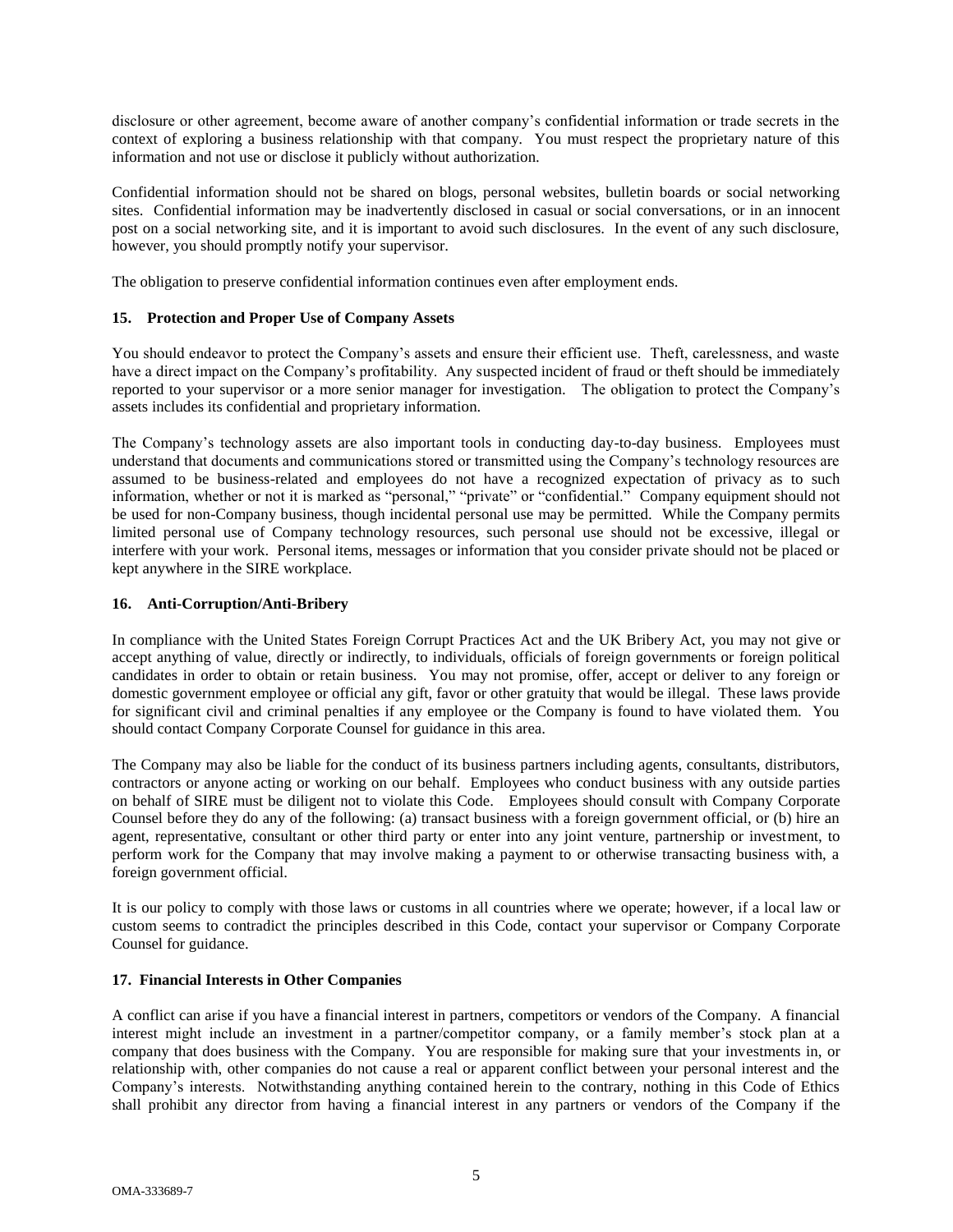Company's relationship, activity, contract, arrangement or other transaction with such partner or vendor is considered pre-approved under the Related Party Policy or has previously been approved under the Related Party Policy or by the independent members of our Board of Directors.

# **18. Services to Other Companies**

In you free time you may wish to perform services for another company, such as helping a family member's new business or serving on a board of directors. Any outside service should not conflict with your duties to the Company.

# **19. Political Contributions**

Employees are free to engage in personal volunteer political activity and contribute personal resources to candidates and parties as permitted by law. You may not, however, use Company resources (e.g. money, supplies) for personal political activities. Any use of Company resources for political activities, including contributions, requires advanced approval.

## **20. Financial and Accounting Officers and Managers**

Our financial and accounting officers, including, without limitation, our principal executive officer, principal financial officer, principal accounting officer, controller and persons performing similar functions (collectively, "Financial Officers") hold an important and elevated role in corporate governance. They are vested with both the responsibility and authority to protect, balance, and preserve the interests of all of the Company's members, customers, employees, suppliers, and citizens of the communities in which business is conducted. Our Financial Officers fulfill this responsibility by prescribing and enforcing the policies and procedures employed in the operation of the Company's financial organization, and by demonstrating the following:

- 1) Honest and ethical conduct, including the ethical handling of actual or apparent conflicts of interest between personal and professional relationships;
- 2) Full, fair, accurate, timely, and understandable disclosure in reports and documents that a registrant files with, or submits to, the Commission and in other public communications made by the registrant;
- 3) Compliance with applicable governmental laws, rules and regulations;
- 4) The prompt internal reporting of violations of the code to an appropriate person or persons identified in this Code; and
- 5) Accountability for adherence to this Code.

Our Financial Officers must exhibit and promote the highest standards of honest and ethical conduct through the establishment and operation of policies and procedures that:

- Encourage professional integrity in all aspects of the financial organization, by eliminating inhibitions and barriers to responsible behavior, such as coercion, fear of reprisal, or alienation from the financial organization or the enterprise itself.
- Prohibit and eliminate the occurrence of conflicts between what is in the best interest of the enterprise and what could result in material personal gain for a member of the financial organization, including our Financial Officers and managers.
- Provide a mechanism for members of the finance organization to inform senior management of deviations in practice from policies and procedures governing honest and ethical behavior.

Our Financial Officers will establish and manage the enterprise transaction and reporting systems and procedures to ensure that: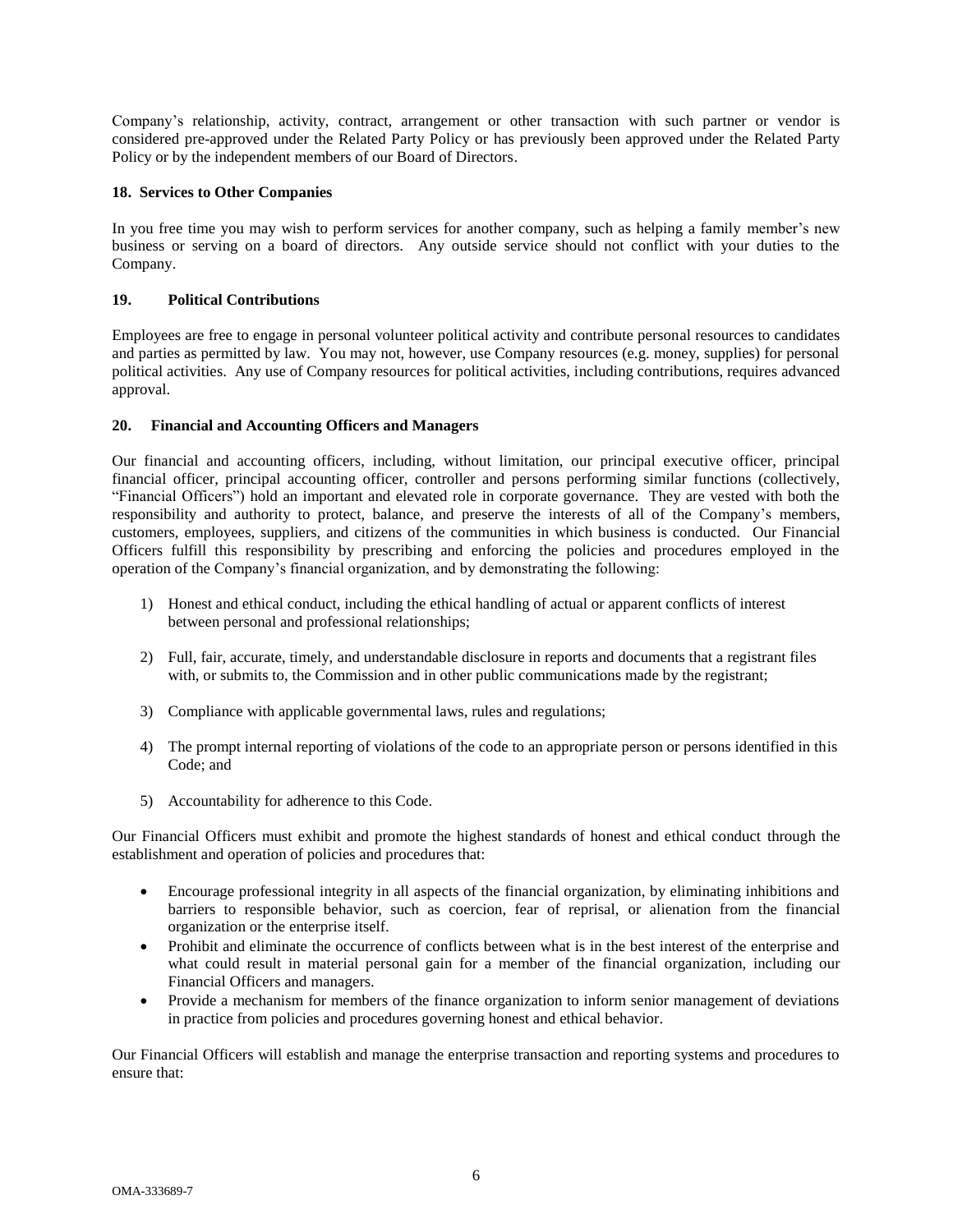- Business transactions are properly authorized and completely and accurately recorded on the Company's books and records in accordance with Generally Accepted Accounting Principles (GAAP) and established company financial policy.
- The retention or proper disposal of Company records shall be in accordance with applicable legal and regulatory requirements.
- Periodic financial communications and reports will be delivered in a manner that facilitates a high degree of clarity of content and meaning so that readers and users can determine their significance and consequence.

# **21. Waivers of the Code of Ethics**

Any waiver of this Code for executive officers, employees or consultants may be made only by our Board of Directors or its Audit Committee and will be promptly publicly disclosed if and as required by law or applicable regulation. Complying with this Code by obtaining permission where required will not be deemed to be a waiver of any provisions of this Code for purposes of this paragraph.

## **22. Compliance Procedures**

In order to encourage good faith reports of illegal or unethical conduct (including violations of this Code), we keep all reports confidential to the extent possible, consistent with the need to conduct and conclude a thorough investigation and we do not allow retaliation for reports of misconduct by others. It is your duty to cooperate in internal investigations of alleged misconduct.

We must all work to ensure prompt and consistent action against violations of this Code. Oftentimes a violation of this Code will be easy to recognize and should be promptly reported as described in Section 23 below. However, in some situations it is difficult to know right from wrong. Since we cannot anticipate every situation that will arise, it is important that we have a way to approach a new question or problem. These are the steps to keep in mind:

- Make sure you have all the facts. In order to reach the right solutions, we must be as fully informed as possible.
- Ask yourself: What specifically am I being asked to do? Does it seem unethical or improper? This will enable you to focus on the specific question you are faced with, and the alternatives you have. Use your judgment and common sense; if something seems unethical or improper, it probably is.
- Clarify your responsibility and role. In most situations, there is shared responsibility. Are your colleagues informed? It may help to get others involved and discuss the problem.
- Discuss the problem with your supervisor. This is the basic guidance for all situations. In many cases, your supervisor will be more knowledgeable about the question and will appreciate being brought into the decision-making process. Remember that it is your supervisor's responsibility to help solve problems.
- Seek help from Company resources. In the rare case where it may not be appropriate to discuss an issue with your supervisor, or where you do not feel comfortable approaching your supervisor with your question, discuss it with senior management, Company Corporate Counsel or the Chair of the Audit Committee.
- You may report ethical violations in confidence and without fear of retaliation. If your situation requires that your identity be kept secret, your anonymity will be protected. The Company does not permit retaliation of any kind against employees for good faith reports of ethical violations.
- Always ask first, act later: If you are unsure of what to do in any situation, seek guidance before you act.

## **23. Raising Concerns or Reporting Illegal or Unethical Behavior**

Employees and officers are encouraged to talk to supervisors, managers or other appropriate personnel about observed or suspected illegal or unethical behavior and when in doubt about the best course of action in a particular situation.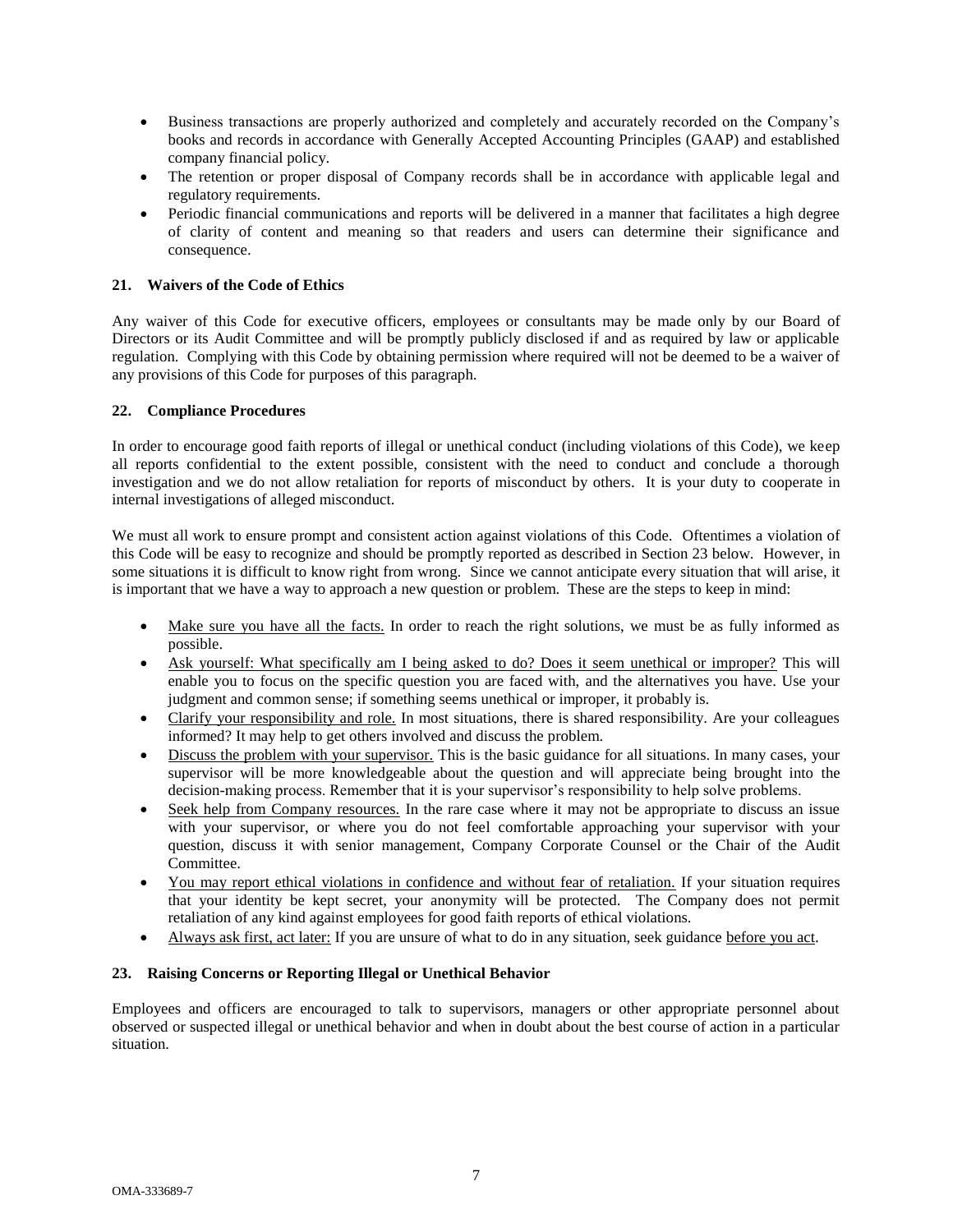For those who wish to remain anonymous, you can submit your concern:

- A. In writing to either:
	- (i) The Chairman of the Company's Audit Committee, Michael K. Guttau, Treynor State Bank, P.O. Box A, 15 East Main Street, Treynor, Iowa, 51575-0009, mguttau@tsbank.com.
	- (ii) The third-party service provider identified in the Company's Whistleblower Protection Policy.
- B. By anonymously contacting the third-party service provider identified in the Company's Whistleblower Protection Policy. That service provider will notify the Audit Committee and Company Corporate Counsel of any report but will not disclose the identity of the reporting person if that person requests anonymity.

An anonymous report should provide enough information about the incident or situation to allow the Company to investigate property. If concerns or complaints require confidentiality, including keeping an identity anonymous, we will endeavor to protect the confidentiality, subject to applicable law, regulation and legal proceedings.

For those who do not choose to remain anonymous, please:

- A. Initially address your concern with either your supervisor or the Human Resources Director.
- B. If at any time you are not satisfied that your concern is being adequately addressed, you should bring the matter to the attention of Company Corporate Counsel, David E. Gardels, Husch Blackwell LLP, 13330 California Street, Suite 200, Omaha, Nebraska 68154.
- C. If you are still unsatisfied with the resolution of, or attention to, the matter, you should contact the Chairman of the Audit Committee, Michael K. Guttau, Treynor State Bank, P.O. Box A, 15 East Main Street, Treynor, Iowa, 51575-0009, mguttau@tsbank.com.

Your matter will be addressed confidentially to the extent practical and with anonymity to the extent you desire and to the extent practical.

## **24. Enforcement**

All employees, directors and officers are expected to comply with all provisions of this Code, and the Company recognizes the need for this Code to be applied equally to everyone it covers. The Code will be strictly enforced throughout the Company and violations will be dealt with immediately. Violations of the Code that involve illegal behavior will be reported to the appropriate authorities.

The Audit Committee has primary authority and responsibility for administering this Code, investigating alleged violations and determining corrective and disciplinary action, subject to supervision by our Board of Directors. Depending on the circumstances, in some cases senior managers and other officers will be involved to determine the appropriate corrective or disciplinary action. In some cases, the full Board of Directors will be responsible for conducting the investigation and determining actions to be taken.

The Company will devote the necessary resources to enable the Audit Committee to establish such procedures as may be reasonable necessary to create a culture of accountability and facilitate compliance with this Code.

The Company strives to impose discipline for each violation of this Code that fits the nature and particular facts of the violation. The Company generally will issue warnings or reprimands for less significant, first-time offenses. Violations of a more serious nature may result in an action such as suspension without pay, demotion, reduction of compensation or termination of employment.

Violations of this Code are not the only basis for disciplinary action. The Company has additional guidelines and procedures governing conduct, and violations of those guidelines and procedures may also result in corrective or disciplinary action.

Retaliation against any employee for good faith reporting of violations of this Code is strictly prohibited. Any such retaliation will be treated as a serious violation of this Code.